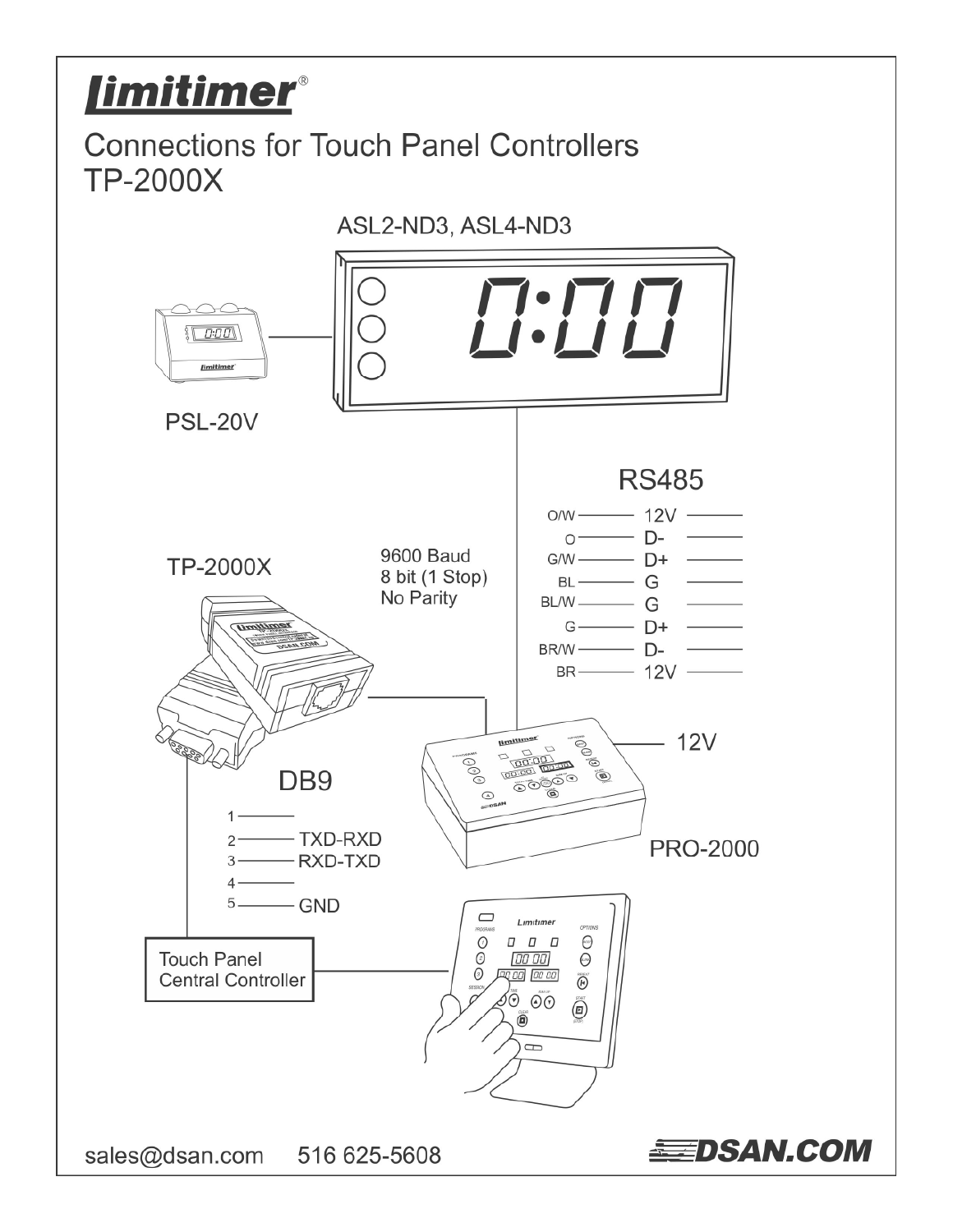## **Speaker Timer Serial Control Protocol Limitimer ASCII API**

These messages are formatted as follows:

 $>$  Command String Space Checksum High Checksum Low  $\vert \langle CR \rangle$ 

Checksum

Checksum Add all bytes of Command String and Space; Use lower 2 digits

Example: "PRG1"  $0x50+0x52+0x47+0x31+0x20 = 0x13A$ Checksum High = 3 Checksum Low = A Full Message >PRG1<SP>3A<CR>

**Don't forget to include the ">" – start of message**.

| <b>Baud Rate</b> | 9600  |
|------------------|-------|
| Data:            | 8-bit |
| Parity:          | None  |
| Stop Bit:        |       |
|                  |       |

#### **Buttons:** (to Limitimer)

| Command<br><b>String</b> | Description                                         | <b>Full Message</b>                 |
|--------------------------|-----------------------------------------------------|-------------------------------------|
| PRG1                     | Program 1 button                                    | $>$ PRG1 3A <cr<math>&gt;</cr<math> |
| PRG <sub>2</sub>         | Program 2 button                                    | $>$ PRG2 3B <cr<math>&gt;</cr<math> |
| PRG3                     | Program 3 button                                    | $>$ PRG3 3C <cr<math>&gt;</cr<math> |
| <b>SESS</b>              | Program 4 (Session) button                          | $>$ SESS 5E <cr<math>&gt;</cr<math> |
| <b>TTUP</b>              | Total Time Up button                                | $>$ TTUP 6D <cr<math>&gt;</cr<math> |
| <b>TTDN</b>              | <b>Total Time Down button</b>                       | $>$ TTDN 5A <cr<math>&gt;</cr<math> |
| <b>STUP</b>              | Sum-Up Time Up button                               | $>STUP$ 6C <cr<math>&gt;</cr<math>  |
| <b>STDN</b>              | Sum-Up Time Down button                             | $>STDN$ 59 < $CR$                   |
| <b>SSEC</b>              | Set Seconds button                                  | $>$ SSEC 4E <cr<math>&gt;</cr<math> |
| <b>CLR</b>               | Clear button                                        | $>CLR$ 01< $CR$                     |
| <b>BEEP</b>              | Beep button                                         | >BEEP 3C <cr></cr>                  |
| <b>BLNK</b>              | <b>Blink button</b>                                 | $>BLINK 47 <$ CR $>$                |
| <b>REPT</b>              | Repeat button                                       | $>$ REPT 5B <cr<math>&gt;</cr<math> |
| <b>STOP</b>              | Start/Stop button                                   | $>$ STOP 66 <cr<math>&gt;</cr<math> |
| <b>ENTIME</b>            | Enable Time Updates on Large Signal Light (default) | >ENTIME E2 <cr></cr>                |
| <b>DISTIME</b>           | Disable Time Updates on Large Signal Light          | >DISTIME 2F <cr></cr>               |
| <b>INCMIN</b>            | <b>Increment Large Signal Light Minutes</b>         | >INCMIN DE <cr></cr>                |
|                          | <b>INCHOUR</b> Increment Large Signal Light Hours   | >INCHOUR 38 <cr></cr>               |